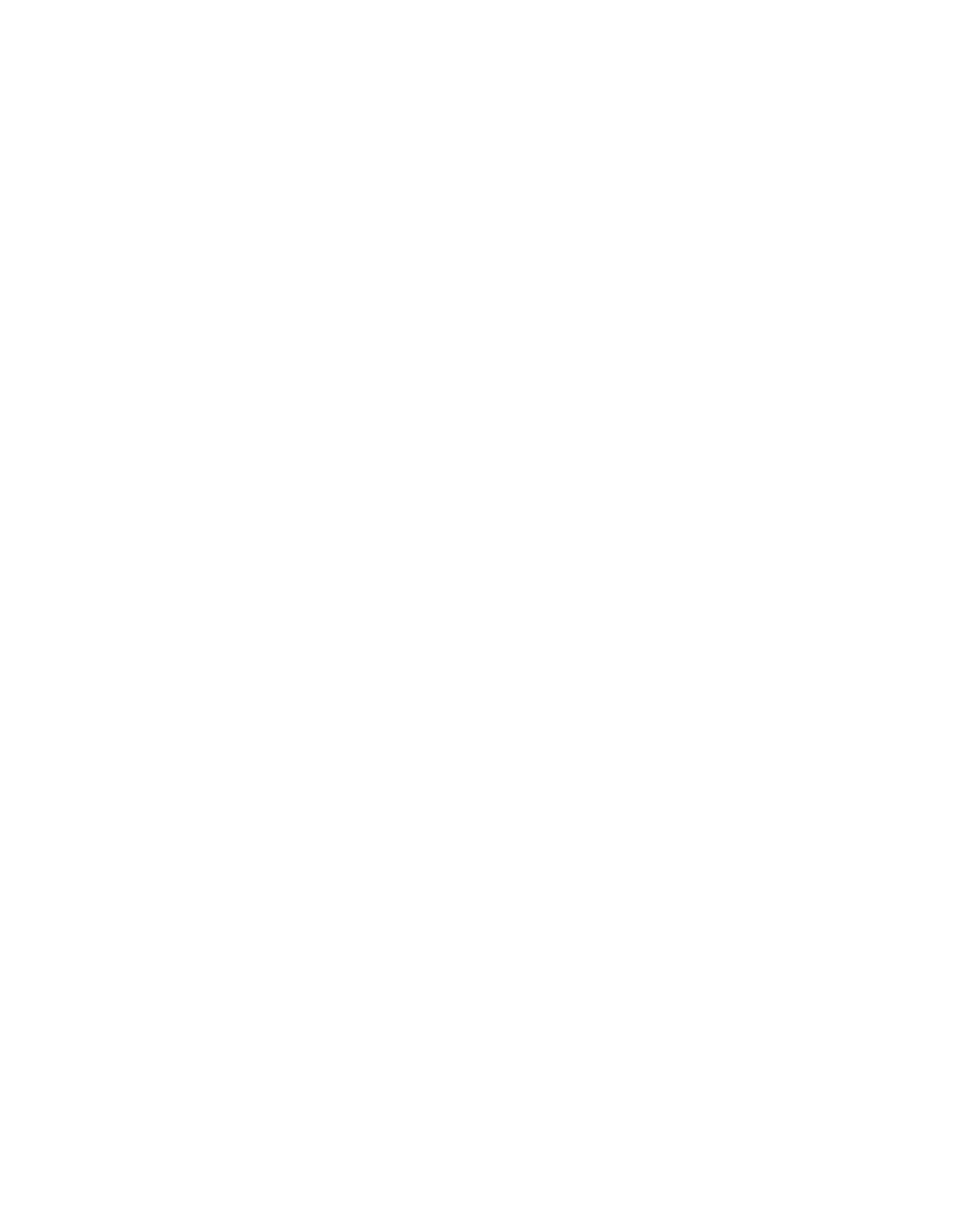# **CITY INVESTMENTS**

The City seeks to efficiently manage its cash and liquid assets to make sure the assets are not idle, and earn investment income to enhance the economic position of the City. The manner in which the City invests must comply with the law, and must ensure sufficient readiness of cash to meet current obligations.

The City's responsibility for acting in the public good also means that some of its goals, and the investment policies and practices it employs to achieve those goals, are sometimes different than those employed by private sector businesses. The City has carefully developed its investment goals and policies, having reviewed: the goals and policies of other local governments; sample policies provided by the Government Finance Officers Associations and the California Municipal Treasurers' Association; and all relevant Local, State, and Federal tax laws.

# **City Goals and Practices**

The City invests in full compliance with all governing laws and its own investment policy adopted by the City Council (copies available from the City Treasurer). It ensures that all investments are safe by preserving the principal of the investment. It seeks to maximize the amount of cash on hand, which is invested, but only after assuring adequate liquidity (accessible cash or other readily marketable assets), which allows the City to properly satisfy its short-term liabilities when they are due. Furthermore, the City seeks to maximize investment yield (the potential dollar earnings an investment provides) within full compliance to laws, and in accordance with the "prudent person rule" which provides that all investments are administered with the care, skill, prudence, and diligence under the prevailing circumstances that a prudent person acting in a like capacity and familiar with such matters would use.

The City's goal is to protect its assets and meet all of its numerous obligations. Only surplus cash and idle debt proceeds from bonds issued to complete a public interest project are invested. All moneys are invested safely and placed in investments which have a stated maturity date and maturity amount. The City always purchases securities with a maturity of five years or less, unless specifically authorized by the City Council. When investing funds for specific purposes or bond issues, the funds are invested separately so as to meet the specific investment objective and conditions imposed.

Unlike private sector businesses, the City does not leverage any securities in its portfolio, despite having the legal authority to do so with some securities. The City has no investments in Reverse Repurchase Agreements that expose the portfolio to market risk.

The City has no investments in derivative products such as interest rate swaps, futures, or options. The City does not invest in inverse floaters, range notes, interest only strips that are derived from a pool of mortgages, or any security that could result in zero interest accrual if held to maturity.

The City audits its portfolio's compliance with the State Government Code and the City Investment Policy, and has charged its external auditor (a Certified Public Accounting firm) with annually reviewing the portfolio for compliance with the City's Investment Policy.

#### **Total Funds under Management as of June 30, 2020 (unaudited numbers subject to change):**

| <b>Total Funds Under Management</b> | \$793,549,531 |
|-------------------------------------|---------------|
| <b>PARS Section 115 Trust</b>       | \$13,922,346  |
| Investments Held by Trustee         | \$52,243,143  |
| Special Funds                       | \$18,878,311  |
| Power Reserve Portfolio             | \$61,037,714  |
| Capital Endowment Portfolio         | \$2,060,956   |
| Pooled Investment Portfolio         | \$645,407,061 |
|                                     |               |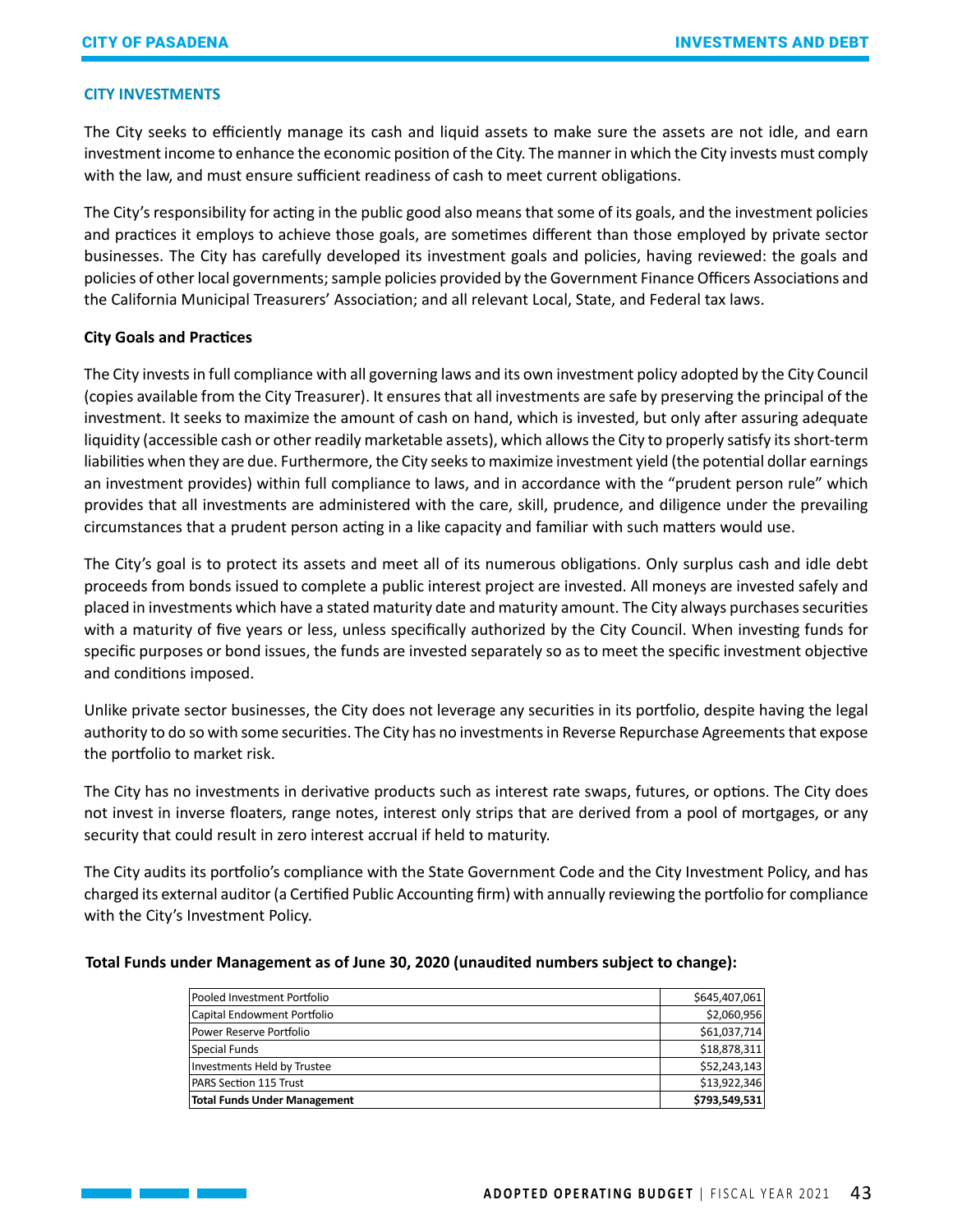# **A Look at the City's Investment Portfolios**

The pie charts in this section illustrate how the City invests surplus fund moneys in its pooled investment and Power Reserve Fund portfolios. The information provided is as of June 30, 2020. The amount of total excess funds held by the City changes daily based upon City revenue deposits, purchase orders, expenditures and other obligations which affect current liabilities and the liquidity needs of the City, and the timing of the maturity of held securities.

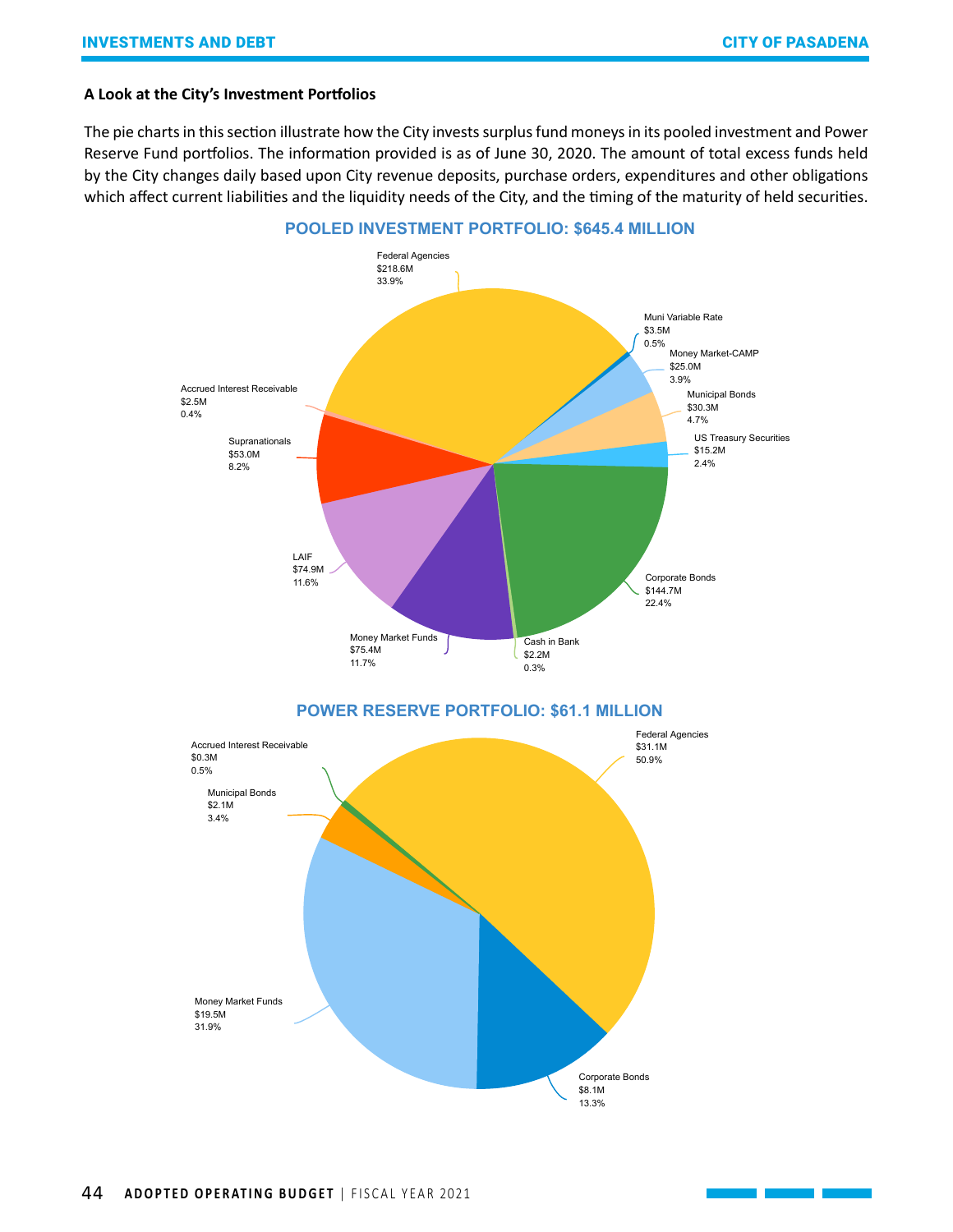#### **CITY DEBT**

When the City of Pasadena initiates a long-term capital project, it carefully considers whether to make this investment by expending current revenues or by borrowing. Using current revenues conserves debt capacity for harder times when borrowing may be necessary. However, if current revenues are used to fund large, long-term projects, funding for current services may be impacted. It is often equitable to spread the cost of a project over time, thereby sharing the cost burden for the project with both current and future taxpayers who will benefit from the project. For such long-term investments, borrowing is the most appropriate means for the City to maintain its assets and build for the future.

Examples of projects which are of long-term public interest and which enhance the community's quality of life include:

- Creating or purchasing and maintaining the City's streets, parks, and public buildings;
- Developing City-owned properties with projects which provide public good and generate revenue;
- Funding asset acquisition for utilities, enterprises and affiliated agencies;

Prior to borrowing, the City also considers the availability of capital project funding from other sources such as federal aid and public/private partnerships. Other governmental entities may be encouraged to share the burden of creating a public good when its impact extends beyond the City's boundaries. It is the City's policy to issue bonds only after identifying revenue sources to service the debt of the bonds.

Additional factors that influence City borrowing include the amount of outstanding debt, the opportunity cost of borrowing, and the cost of borrowing in the credit markets. Part of the City's strategy in managing its debt is to ensure that the size of the City's outstanding debt is reasonable and enhances the City's ability to issue bonds at a favorable rate.

Pasadena's bond rating reflects a strong financial management, healthy fund balances, stable revenues and predictable budgets. The City's underlying rating (Go Rating) is AAA by Standard and Poor's and AA+ by Fitch.

Currently the City has no outstanding General Obligation Bonds. The City Charter, in Section 910, establishes a legal debt limit. In total, this General Obligation debt limit cannot exceed 15.0 percent of the assessed value of all real and personal property (homes, businesses, land, etc.) subject to taxation for municipal purposes.

# **Types of City Debt**

The City utilizes various types of debt instruments, including those described in this section, to finance its longterm projects.

Bonds have been issued by the City for its general governmental capital projects and the Fire and Police Pension System, for the Water and Power utilities, the City's former redevelopment agency, Pasadena Community Development Commission (PCDC), Pasadena Center Operating Company (PCOC), and the Rose Bowl Operating Company (RBOC). Agencies affiliated with the City, including the Civic Center West Special Tax District have also issued bonds. The chart on the last page shows outstanding debt for the general government, PCDC and selfsupporting (Proprietary) funds such as the Light and Power Fund, the Water Fund, and the Parking Fund, and the internal services funds as of June 30, 2020.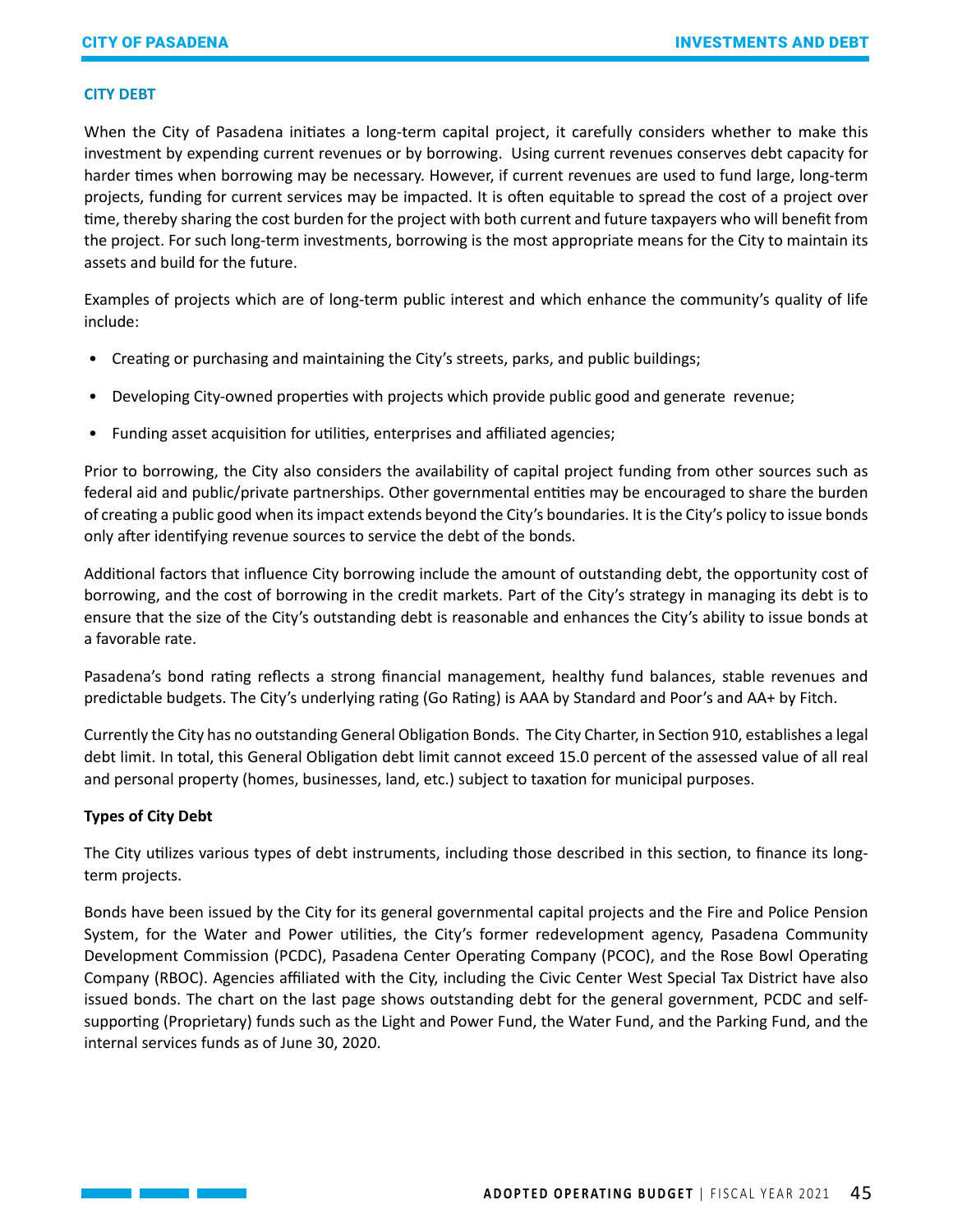# **Current Outstanding Debt by Category**

- **Pension Obligation Bonds** Bonds issued by the City to fund its closed Fire and Police Retirement System.
- **Certificates of Participation and Lease Revenue Bonds The most frequently used form of City** -issued debt, the Certificates of Participation offer the investor an opportunity to participate in the future income stream of a City property or asset, which is being built or renovated. Certificate proceeds from issuance are used to build the project, and leases generated from the project provide for the debt payments. The City's (General Fund) has issued COP's and Lease Revenue Bonds for the General governmental units and self-supporting units, like the Old Pasadena Parking Fund, Pasadena Center Operating Company and Rose Bowl Operating Company.
- **Utility Revenue Bonds** Bonds issued by the City's Water and Power enterprises. The Utilities do not have taxing authority but can instead pay bond debt with restricted revenues and user fees generated.
- **Tax Allocation Bonds (TABS) (Bonds issued by PCDC)** TABS are repaid by property tax increment revenues, which are additional tax earnings from appreciating value of properties in redevelopment areas. The former PCDC used this financing to develop and/ or renovate commercial and low to moderate-income residential projects that helped revitalize the community and create jobs. As of February 1, 2012, all Redevelopment Agencies in California have been dissolved by State Bill ABX126. All debt service on outstanding tabs will be serviced by the State as enforceable obligations.

In addition to bonds, the City's debt portfolio includes a Capital Lease Obligation and Notes Payable. A Capital Lease Obligation is a leased asset for which title will be gained at the end of the lease period. Only long-term notes payables are listed on the table in this section.

#### **Joint Ventures**

As mentioned above, when a project serves the public interest beyond Pasadena's boundaries, the City seeks out joint venture arrangements where other governmental bodies share the burden of debt needed. Joint ventures have been used to fund, and are shared with:

# Intermountain Power Authority

The Intermountain Power Authority (IPA), a subdivision of the State of Utah, was formed in June 1977 to finance the construction of a 1,800-megawatt (MW) coal-fueled generating plant consisting of two generating units located near Delta, Utah. The City has two separate contracts with the IPA and certain Utah participants, namely the Power Sales Entitlement contract and the Excess Sales contract, which currently provide the City with up to 107 MW in FY 2021.

# Southern California Public Power Authority

The City of Pasadena Light and Power Fund joined the Southern California Public Power Authority (SCPPA) on November 1, 1980. This authority, consisting of the cities of Los Angeles, Pasadena, Anaheim, Azusa, Banning, Riverside, Colton, Vernon, Burbank, Glendale, Cerritos, and the Imperial Irrigation District, was formed for the purpose of planning, financing, developing, acquiring, and constructing future power and transmission resources. The Joint Powers Agreement has a term of fifty years. The City entered into seven projects with SCPPA and the City's estimated contractual obligations are as follows:

| Southern Transmission System (STS) | 5.9%  |
|------------------------------------|-------|
| Mead-Adelanto Transmission System  | 8.6%  |
| Mead-Phoenix Transmission System   | 13.8% |
| Magnolia Project                   | 6.4%  |
| Milford I Wind                     | 2.5%  |
| Prepaid Natural Gas Project        | 16.5% |